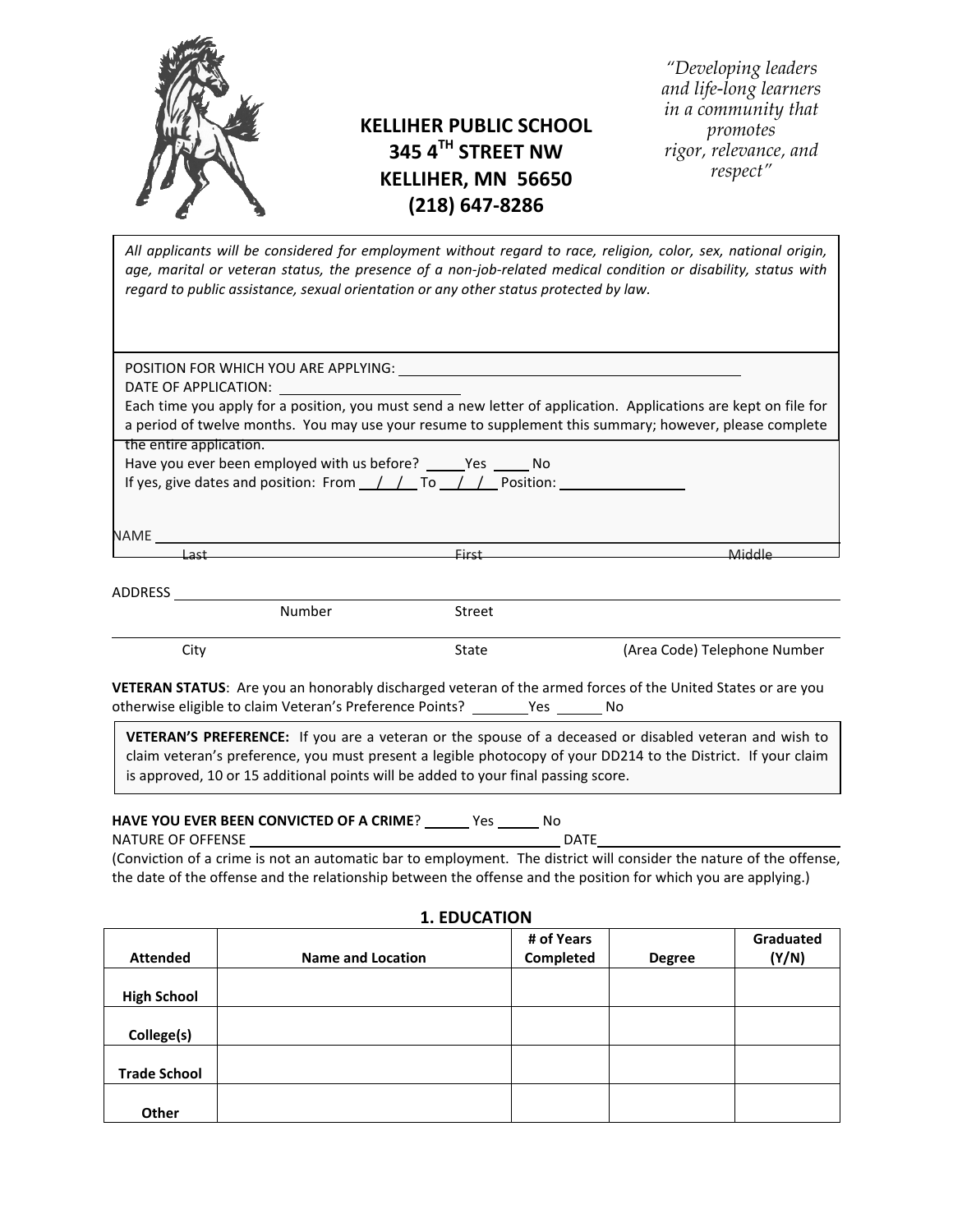#### 2. **EMPLOYMENT**

Please give complete full-time and part-time employment record. Start with present or most recent employer.

|                 |                 | # OF YEARS                                                              |                           |
|-----------------|-----------------|-------------------------------------------------------------------------|---------------------------|
|                 | <b>EMPLOYER</b> | <b>EMPLOYED</b>                                                         | <b>TYPE OF EXPERIENCE</b> |
| Name            |                 |                                                                         |                           |
| Address         |                 | May we contact this<br>employer?<br>$\Box$ Yes $\Box$ No                |                           |
|                 |                 | Full-Time -<br>Part-Time                                                | Reason for leaving:       |
| Supervisor      | Tel.            | Hours: ________                                                         |                           |
| <b>EMPLOYER</b> |                 | # OF YEARS<br><b>EMPLOYED</b>                                           | <b>TYPE OF EXPERIENCE</b> |
| Name            |                 |                                                                         |                           |
| Address         |                 | May we contact this<br>employer?<br>$\neg$ Yes $\Box$ No                |                           |
|                 |                 | Full-Time -<br>Part-Time                                                | Reason for leaving:       |
| Supervisor      | Tel.            | Hours: $\frac{1}{2}$                                                    |                           |
| <b>EMPLOYER</b> |                 | # OF YEARS<br><b>EMPLOYED</b>                                           | <b>TYPE OF EXPERIENCE</b> |
| Name            |                 |                                                                         |                           |
| Address         |                 | May we contact this<br>employer?<br>$\Box$ Yes $\Box$ No<br>Full-Time — |                           |
|                 |                 | Part-Time<br>Hours: __________                                          | Reason for leaving:       |
| Supervisor      | Tel.            |                                                                         |                           |

#### **3. PERSONAL REFERENCES**

(**Excluding Former Employers or Relatives**)

| <b>NAME AND OCCUPATION</b> | <b>ADDRESS</b> | <b>PHONE NUMBER</b> |
|----------------------------|----------------|---------------------|
| 1                          |                |                     |
| $\mathcal{L}$<br>ـ ـ       |                |                     |
| 3                          |                |                     |

## FOLLOWING ARE QUESTIONS THAT PERTAIN TO SPECIFIC AREAS OF EMPLOYMENT. PLEASE COMPLETE ONLY THE SECTION THAT APPLIES TO THE AREA IN WHICH YOU ARE **APPLYING; THEN CONTINUE WITH SECTION #9**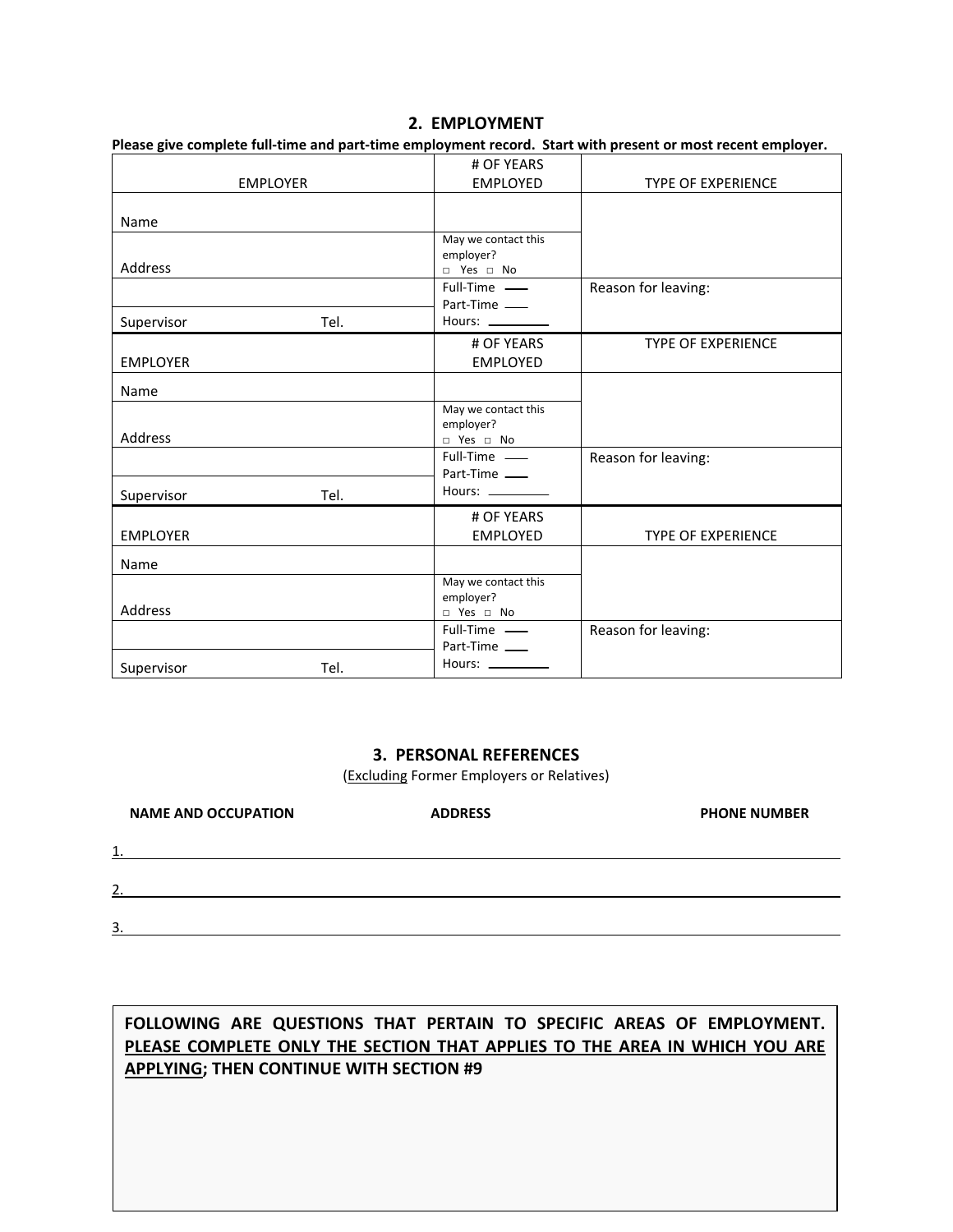# **4. FOOD SERVICE**

**Do you have experience cooking for large groups?** \_\_\_\_\_ Yes \_\_\_\_\_ No

| School Food Services Association if requested by the district? ______ Yes ______ No |                 | If hired, would you be willing to attend food service courses leading towards certification with the Minnesota                                                                                                                        |              |
|-------------------------------------------------------------------------------------|-----------------|---------------------------------------------------------------------------------------------------------------------------------------------------------------------------------------------------------------------------------------|--------------|
|                                                                                     |                 | <b>5. ADMINISTRATIVE SUPPORT</b>                                                                                                                                                                                                      |              |
| <b>Years of Experience:</b>                                                         | <b>Remarks:</b> |                                                                                                                                                                                                                                       |              |
| <b>General Office</b>                                                               |                 |                                                                                                                                                                                                                                       |              |
| Receptionist                                                                        |                 |                                                                                                                                                                                                                                       |              |
| <b>Word Processing</b><br><u> 1990 - Jan Jawa</u>                                   |                 |                                                                                                                                                                                                                                       |              |
| Spreadsheet Use<br>$\overline{\phantom{a}}$                                         |                 |                                                                                                                                                                                                                                       |              |
| Database Use                                                                        |                 |                                                                                                                                                                                                                                       |              |
|                                                                                     |                 | Do you have any experience or knowledge of school district software (i.e. SmartFinance, SmartHR, Synergy)?<br>Do you have any experience in or knowledge of school district reporting mechanisms (i.e. MARSS, UFARS, etc.)?           |              |
|                                                                                     |                 |                                                                                                                                                                                                                                       |              |
|                                                                                     |                 | <b>6. PARAPROFESSIONAL</b>                                                                                                                                                                                                            |              |
|                                                                                     |                 | Paraprofessionals are required to have at minimum one of the following: an Associate's degree, two years                                                                                                                              |              |
|                                                                                     |                 | completed at an institute of higher education, or a passing score on the Para Pro exam. If you do not have the                                                                                                                        |              |
|                                                                                     |                 | please attach a copy showing passing grade; if no, would you be willing to take the exam should you be the                                                                                                                            |              |
| successful candidate? _______ Yes _______ No                                        |                 |                                                                                                                                                                                                                                       |              |
|                                                                                     |                 |                                                                                                                                                                                                                                       |              |
| <b>EXPERIENCE WITH CHILDREN</b>                                                     |                 |                                                                                                                                                                                                                                       |              |
| <b>TYPE OF EXPERIENCE</b>                                                           |                 | <b>LOCATION</b>                                                                                                                                                                                                                       | <b>DATES</b> |
|                                                                                     |                 |                                                                                                                                                                                                                                       |              |
|                                                                                     |                 |                                                                                                                                                                                                                                       |              |
|                                                                                     |                 |                                                                                                                                                                                                                                       |              |
| If yes, please explain:                                                             |                 | Do you have experience working with handicapped children or children with special needs? _____ Yes ______ No                                                                                                                          |              |
| Do you have computer skills and/or experience? ________ Yes ______ No               |                 |                                                                                                                                                                                                                                       |              |
| Check if you have current: First Aid Certificate __ CPR __ CPI __                   |                 |                                                                                                                                                                                                                                       |              |
|                                                                                     |                 | 7. CUSTODIAL                                                                                                                                                                                                                          |              |
| School, Hotel, Hospital, etc.)                                                      |                 | Please check if you have experience in any of the following areas in a setting other than your home: (Example -<br>_____ Sweep ______ Vacuum ______ Dust-Polish _____ Wet-Wash ____ Mop ______ Refuse Disposal _____Building Security |              |
|                                                                                     |                 | Do you have a current boiler operator's license? _____ Yes ______ No If yes, please provide a copy.                                                                                                                                   |              |
|                                                                                     |                 |                                                                                                                                                                                                                                       |              |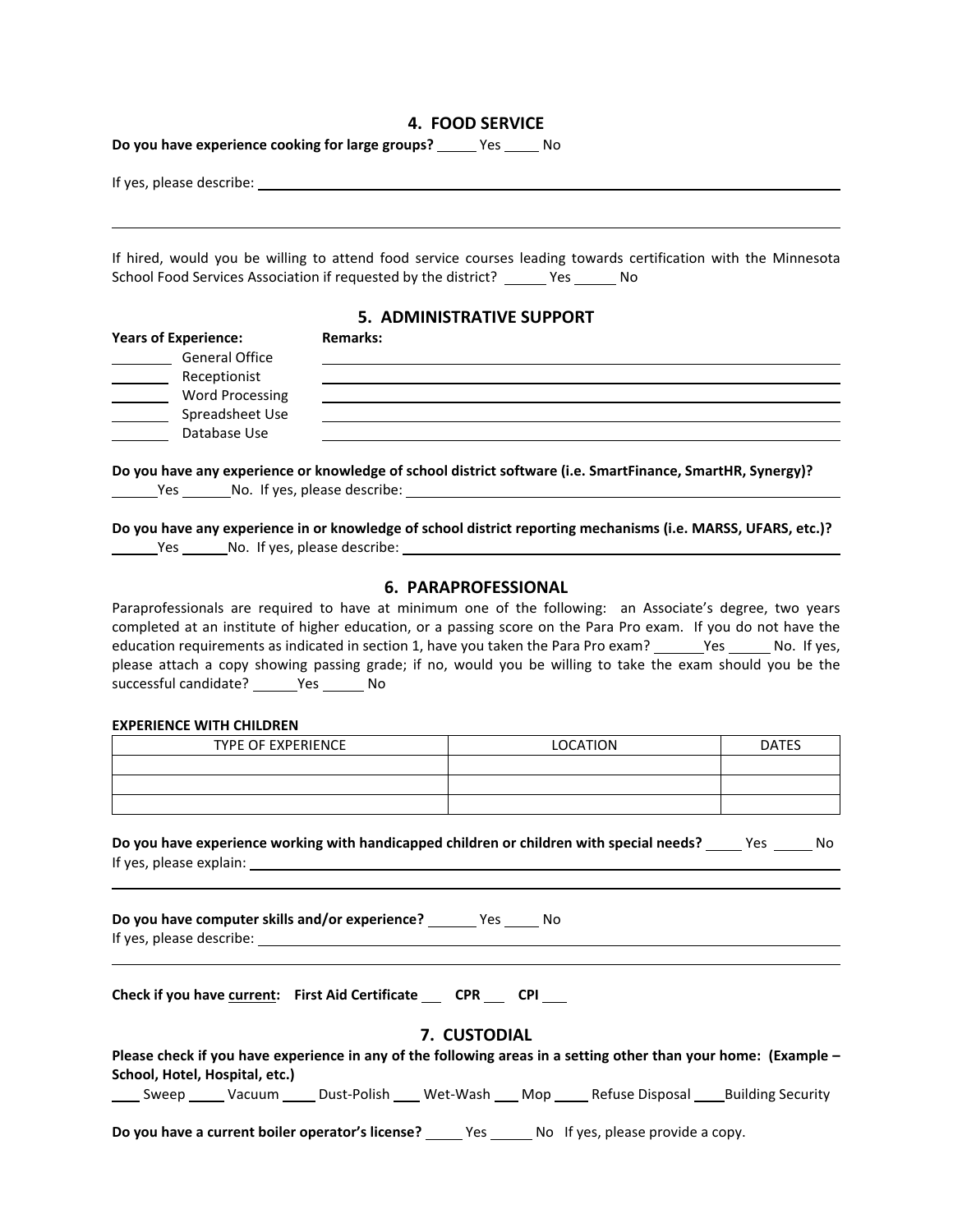|                                                                                                                                                                                                                               |                                                     | <b>FLOOR MAINTENANCE EQUIPMENT</b> |                              |                 |                                      |  |
|-------------------------------------------------------------------------------------------------------------------------------------------------------------------------------------------------------------------------------|-----------------------------------------------------|------------------------------------|------------------------------|-----------------|--------------------------------------|--|
|                                                                                                                                                                                                                               |                                                     |                                    |                              |                 |                                      |  |
|                                                                                                                                                                                                                               |                                                     | <b>GROUND CARE EQUIPMENT</b>       |                              |                 |                                      |  |
| Check the following equipment that you have operated: _______Riding Lawnmower _____ Push Mower _____Tractor                                                                                                                   |                                                     |                                    |                              |                 |                                      |  |
| _________ Snow Blower _________ Tree/Shrub Trimming _______ Fertilizers/Applications                                                                                                                                          |                                                     |                                    |                              |                 |                                      |  |
|                                                                                                                                                                                                                               |                                                     | <b>CARPENTRY EXPERIENCE</b>        |                              |                 |                                      |  |
| Do you have experience and skills in the operation of: ______Table Saw ______ Circular Saw ______ Miter Saw                                                                                                                   |                                                     |                                    |                              |                 |                                      |  |
|                                                                                                                                                                                                                               |                                                     | <b>ELECTRICAL EXPERIENCE</b>       |                              |                 |                                      |  |
| Have you ever: _____Done your own wiring ____Replaced Ballasts ______ Replaced Fuse Stat _____ Replaced Fuse<br>________ Wired Outlet ________ Other, Explain: _________________________________                              |                                                     |                                    |                              |                 |                                      |  |
| Are you familiar with: ______Steam & Its Application __________ Electrical Heat & Its Application ______ Water Heat & Its<br>Application                                                                                      |                                                     |                                    |                              |                 |                                      |  |
|                                                                                                                                                                                                                               |                                                     |                                    | 8. BUS DRIVER                |                 |                                      |  |
| <b>DRIVERS LICENSES:</b>                                                                                                                                                                                                      |                                                     |                                    |                              |                 |                                      |  |
| State                                                                                                                                                                                                                         | <b>License Number</b>                               |                                    | <b>Type</b>                  |                 | <b>Expiration Date</b>               |  |
| <b>DRIVING EXPERIENCE:</b>                                                                                                                                                                                                    |                                                     |                                    |                              |                 |                                      |  |
| <b>Class of Equipment</b>                                                                                                                                                                                                     | <b>Type of Equipment</b><br>(Van, Tank, Flat, Etc.) |                                    | Dates of<br><b>Operation</b> |                 | Approx. Total<br><b>Miles Driven</b> |  |
| <b>School Bus</b>                                                                                                                                                                                                             |                                                     |                                    |                              |                 |                                      |  |
| <b>Straight Truck</b>                                                                                                                                                                                                         |                                                     |                                    |                              |                 |                                      |  |
| Tractor/Semi-Trailer<br>Other                                                                                                                                                                                                 |                                                     |                                    |                              |                 |                                      |  |
| ACCIDENT RECORD: (For past 3 years - start with most recent first. Attach an additional sheet if needed.)                                                                                                                     |                                                     |                                    |                              |                 |                                      |  |
| <b>Date of Accident</b>                                                                                                                                                                                                       | <b>Nature of Accident</b><br>(I.e. head-on, etc.)   |                                    |                              | No. of Injuries | <b>No. of Fatalities</b>             |  |
|                                                                                                                                                                                                                               |                                                     |                                    |                              |                 |                                      |  |
| <b>TRAFFIC CONVICTIONS AND/OR FORFEITURES:</b> (For past 3 years - other than parking violations)                                                                                                                             |                                                     |                                    |                              |                 |                                      |  |
| Location                                                                                                                                                                                                                      | <b>Date</b>                                         |                                    | Charge                       |                 | <b>Penalty</b>                       |  |
|                                                                                                                                                                                                                               |                                                     |                                    |                              |                 |                                      |  |
| Have you ever been denied a license, permit or privilege to operate a motor vehicle? _____Yes ____ No<br>Have you ever had any license, permit or privilege to operate a motor vehicle suspended or revoked? ______ Yes<br>No |                                                     |                                    |                              |                 |                                      |  |

If the answer to either of these questions is yes, please attach a statement giving details.